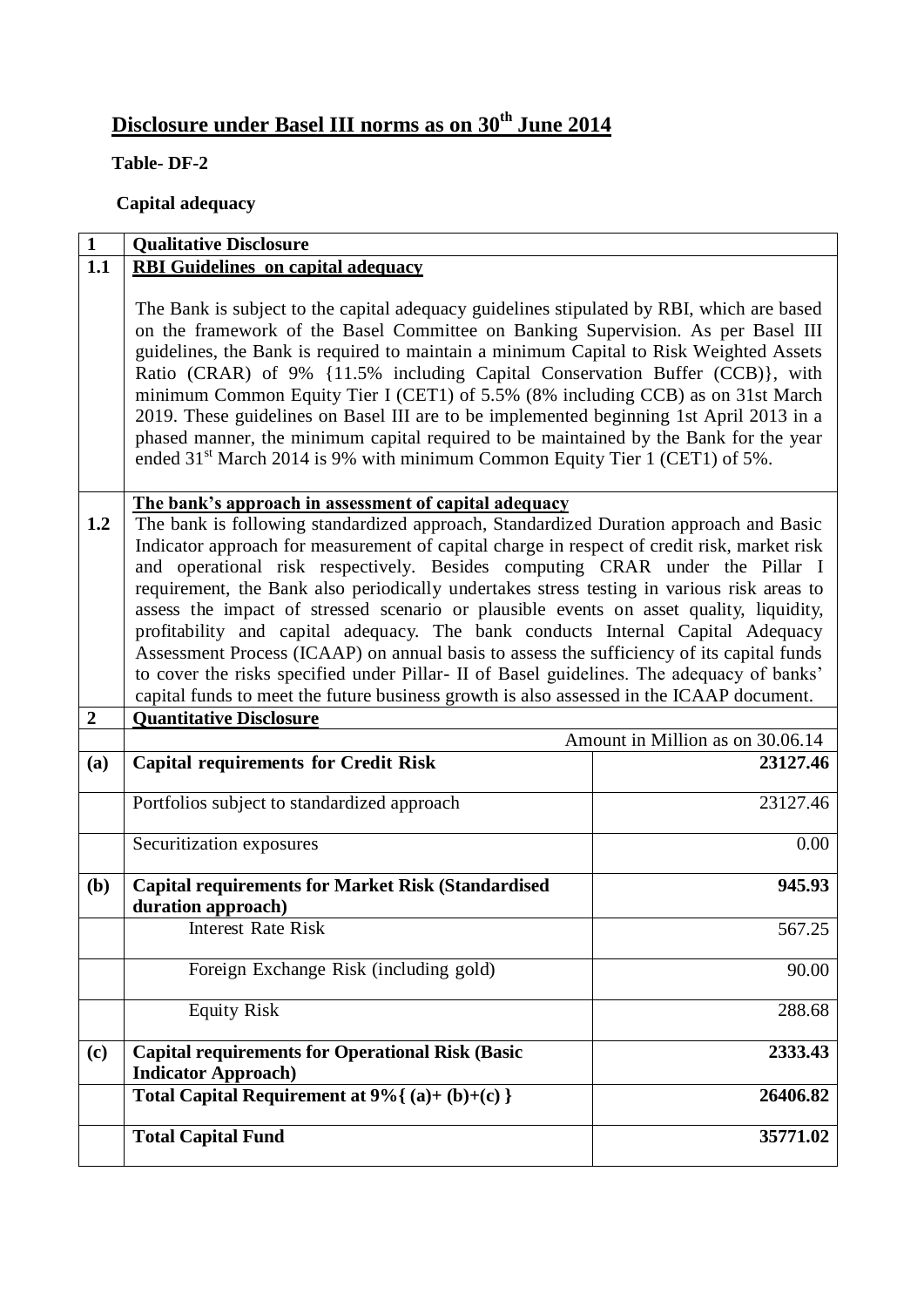| Common Equity Tier- I CRAR % | 10.64 % |
|------------------------------|---------|
| Tier- I CRAR %               | 10.64 % |
| Total CRAR %                 | 12.19%  |

## **Risk Management: Objectives and Organisation Structure**

Risk is an integral part of banking business in an ever dynamic environment, which is undergoing radical changes both on the technology front and product offerings. The main risks faced by the bank are credit risk, market risk and operational risk. The bank aims to achieve an appropriate tradeoff between risk and return to maximize shareholder value. The relevant information on the various categories of risks faced by the bank is given in the ensuing sections. This information is intended to give market participants a better idea on the risk profile and risk management practices of the bank.

The bank has a comprehensive risk management system set up to address various risks and has set up an Integrated Risk Management Department, 'IRMD', which is independent of operational departments. Bank has a Risk Management Committee functioning at apex level for formulating, implementing and reviewing bank's risk management measures pertaining to credit, market and operational risk. Apart from the Risk Management Committee of the Board at apex level, the Bank has a strong Bank-wide risk management structure comprising of Asset Liability Management Committee, Credit Risk Management Committee, Market Risk Management Committee and Operational Risk Management Committee at senior management level, operational risk management specialists in all Regional Offices and dedicated mid office at Treasury Department/International Banking Division at operational level. The structure and organization of Risk Management functions of the bank is as follows:

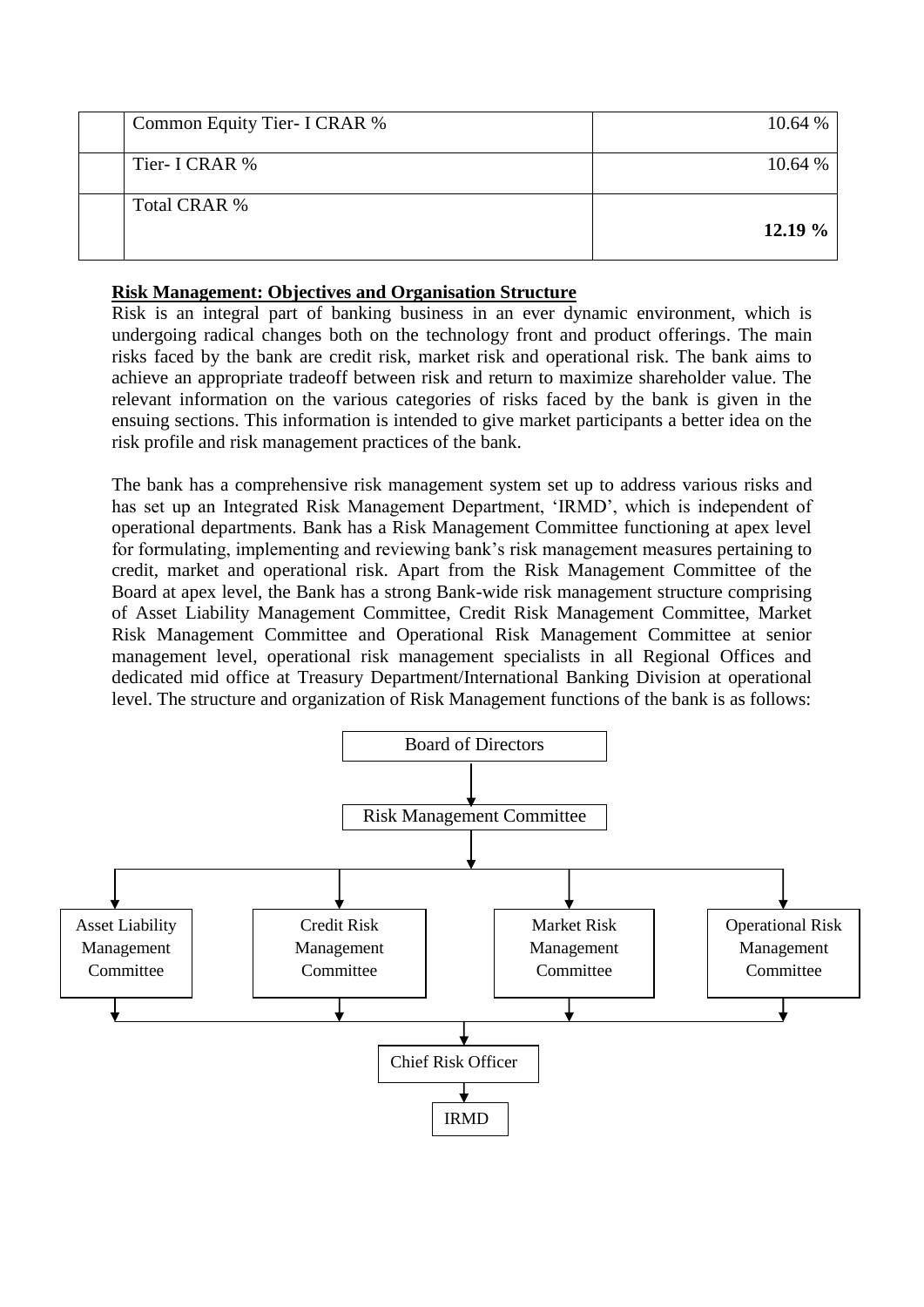## **Table DF-3**

#### **1. Qualitative Disclosure**

Definition of impaired credit and past dues considered by bank for accounting purposes The guidelines as laid down by RBI Master Circular No. DBOD.No.BP.BC.8/21.04.048/2013-14 dated July 1, 2013, on Asset classification, Income Recognition and Provisioning to Advances portfolio are followed while classifying Non-performing Assets (NPAs). The guidelines are as under:

- a) An asset, including a leased asset, becomes non-performing when it ceases to generate income for the bank.
- b) A non performing asset (NPA) is a loan or an advance where;
	- i) interest and / or installment of principal remains overdue for a period of more than 90 days in respect of a term loan,
	- ii) the account remains 'out of order', in respect of an Overdraft / Cash Credit (OD/ CC), (out of order - An account is treated as 'out of order' if the outstanding balance remains continuously in excess of the sanctioned limit/drawing power. In cases where the outstanding balance in the principal operating account is less than the sanctioned limit / drawing power, but there are no credits continuously for 90 days as on the date of Balance Sheet or credits are not enough to cover the interest debited during the same period, these accounts are treated as 'out of order'.)
	- iii)the bill remains overdue for a period of more than 90 days in the case of bills Purchased and discounted, (overdue - Any amount due to the bank under any credit facility is 'overdue' if it is not paid on the due date fixed by the bank.)
	- iv)The installment of principal or interest thereon remains overdue for two crop seasons for short duration crops, (overdue - Any amount due to the bank under any credit facility is 'overdue' if it is not paid on the due date fixed by the bank.)
	- v) The installment of principal or interest thereon remains overdue for one crop season for long duration crops, (overdue - Any amount due to the bank under any credit facility is 'overdue' if it is not paid on the due date fixed by the bank.)
	- vi)The amount of liquidity facility remains outstanding for more than 90 days, in respect of a securitization transaction undertaken in terms of RBI guidelines on Securitization dated February 1, 2006.
	- vii) In respect of derivative transactions, the overdue receivables representing positive Mark-to-market value of a derivative contract, if these remain unpaid for a period of 90 days from the specified due date for payment.

**Credit risk management practices of our Bank** The bank has a comprehensive credit risk management policy which deals with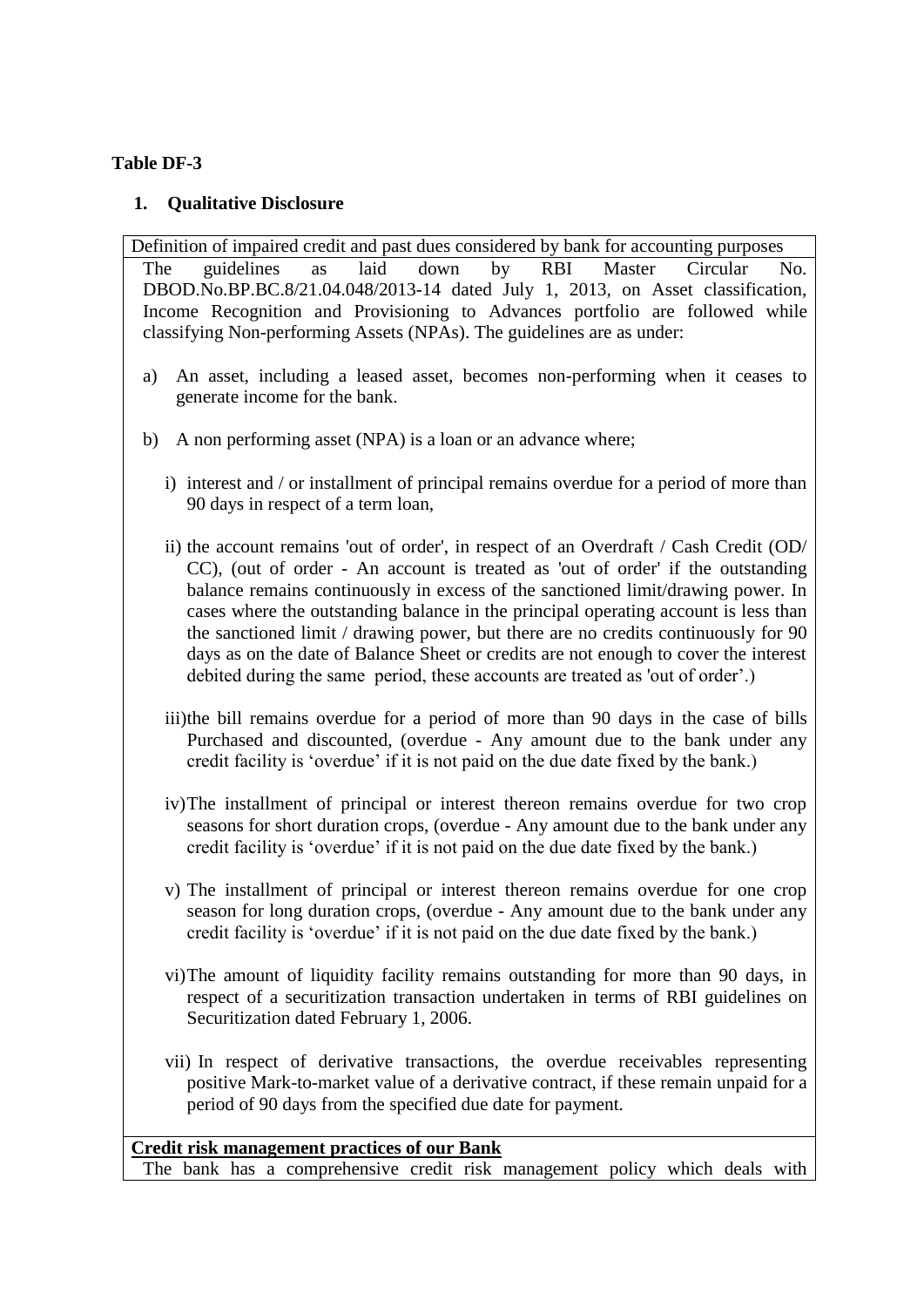identification, assessment, measurement and mitigation of credit risk. The policy has defined credit risk as the possibility of losses associated with the diminution in the credit quality of the borrower or the counter party or the failure on its part to meet its obligations in accordance with the agreed terms. The Credit Risk Management Committee, an executive level committee is entrusted with the task of overseeing various risk management measures envisaged in the policy. The Credit Risk Management Committee also deals with issues relating to credit risk management policy and procedures and analyse, manage and control credit risk on a bank wide basis. Credit risk management policy primarily addresses the credit risk inherent in advances. The principal aspects covered under this policy include credit risk rating, credit risk monitoring, credit risk mitigation and country risk management.

The major specific credit risk management measures followed by bank, as listed out in the credit risk management policy are given in following points.

- The credit/country risk associated with exposures, like inter-bank deposits and export bill discounting, to different countries are consolidated regularly and monitored by the Board.
- Bank uses a robust risk rating framework for evaluating credit risk of the borrowers. The bank uses segment-specific rating models that are aligned to target segment of the borrowers.
- Risks on various counter-parties such as corporates, banks, are monitored through counter-party exposure limits, also governed by country risk exposure limits in case of international transactions.
- The bank manages risk at the portfolio level too, with portfolio level prudential exposure limits to mitigate concentration risk.

## **2. Quantitative Disclosure**

| a) | Gross Credit Risk Exposures as on 30 <sup>th</sup> June 2014 | <b>Amount in Million</b> |  |
|----|--------------------------------------------------------------|--------------------------|--|
|    | Category                                                     | <b>Exposure</b>          |  |
|    | Fund Based <sup>1</sup>                                      | 3,44,841.26              |  |
|    | Non Fund Based <sup>2</sup>                                  | 24,181.22                |  |
|    | <b>Total</b>                                                 | 3,69,022.48              |  |

- 1. Fund based credit exposure excludes Cash in hand, Balance with RBI, SLR investments, shares, deposits placed NABARD, SIDBI & NHB, Fixed and Other assets.
- 2. Non-fund based exposure includes outstanding Letter of Credit, Acceptances, Bank Guarantee exposures and Forward Contracts. The amount of non fund based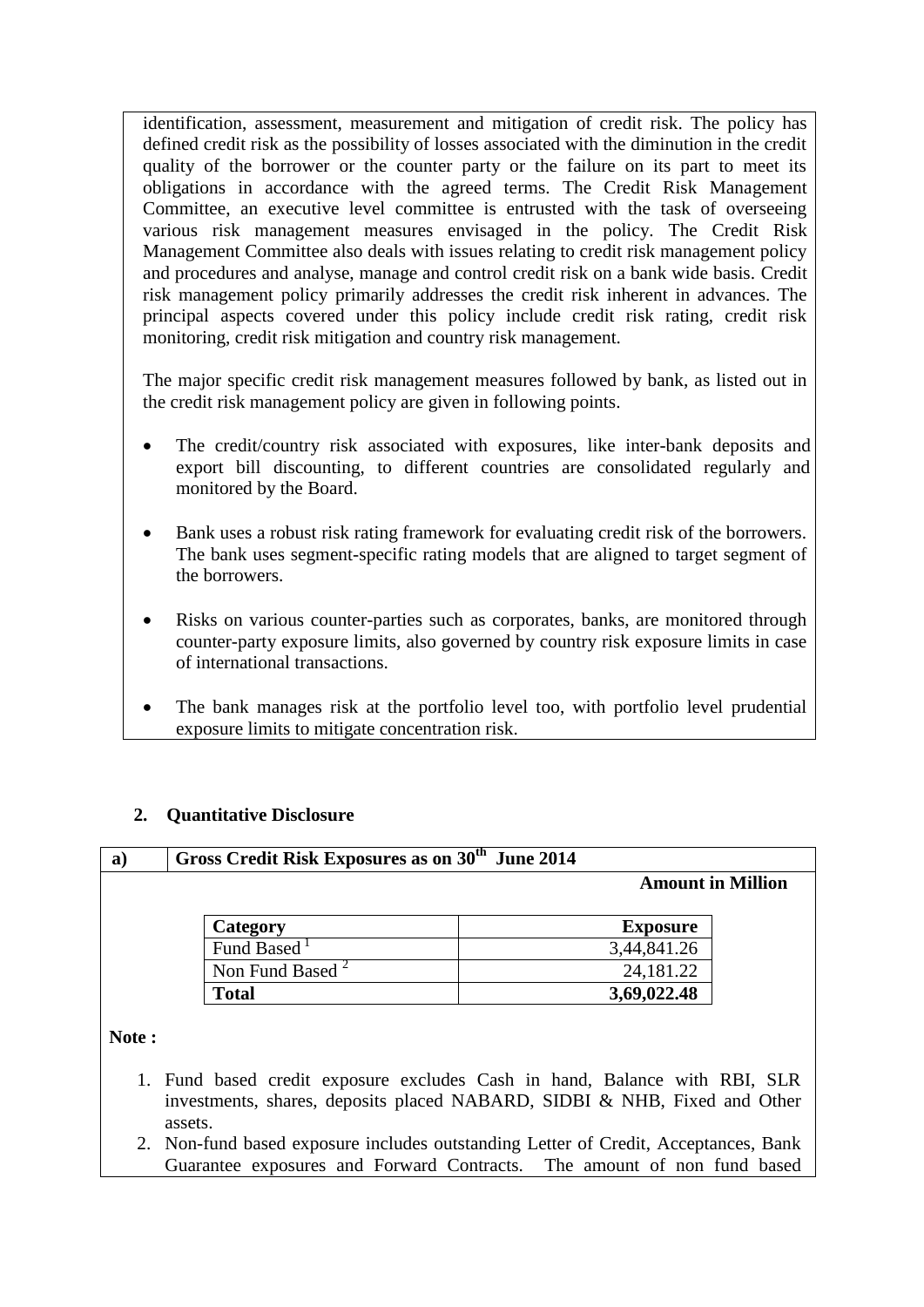exposure is arrived at after applying the relevant CCF % as specified in RBI guidelines.

## **b) Geographic Distribution of Credit Risk Exposure as on 30 th June 2014**

| <b>Particulars</b> | <b>Amount in Million</b> |
|--------------------|--------------------------|
| Domestic           | 3,69,022.48              |
| Overseas           |                          |
| <b>Total</b>       | 3,69,022.48              |

## **c) Industry-Wise Distribution of gross advances and NPAs as on 30 th June, 2014**

|                                        |                                  |             | <b>Amount in Million</b>       |
|----------------------------------------|----------------------------------|-------------|--------------------------------|
| <b>Industry Name</b>                   | <b>Standard</b><br><b>Assets</b> | <b>GNPA</b> | <b>Gross</b><br><b>Advance</b> |
| Mining and Quarrying                   | 466.74                           | 0.00        | 466.74                         |
| <b>Food Processing</b>                 | 8063.32                          | 79.93       | 8143.26                        |
| Beverages(Exluding Tea & Coffee)and    |                                  |             |                                |
| Tobacco                                | 237.51                           | 156.29      | 393.81                         |
| <b>Textiles</b>                        | 11216.56                         | 483.86      | 11700.42                       |
| Leather and Leather products           | 838.66                           | 0.03        | 838.69                         |
| <b>Wood and Wood Products</b>          | 1014.68                          | 65.28       | 1079.95                        |
| Paper and Paper Products               | 2317.86                          | 32.04       | 2349.90                        |
| Petroleum(non-infra),Coal              |                                  |             |                                |
| Products(non-mining) and Nuclear Fuels | 1928.64                          | 150.12      | 2078.75                        |
| <b>Chemicals and Chemical</b>          |                                  |             |                                |
| Products(Dyes, Paints, etc)            | 2928.75                          | 80.55       | 3009.30                        |
| Rubber, Plastic and their Products     | 7236.83                          | 3.06        | 7239.89                        |
| <b>Glass and Glassware</b>             | 34.77                            | 0.02        | 34.79                          |
| <b>Cement and Cement Products</b>      | 4152.68                          | 3.07        | 4155.76                        |
| <b>Basic Metal and Metal products</b>  | 15163.47                         | 412.13      | 15575.60                       |
| All Engineering                        | 2110.16                          | 147.94      | 2258.10                        |
| Vehicles, Vehicle Parts and Transport  |                                  |             |                                |
| Equipments                             | 4288.19                          | 1.38        | 4289.57                        |
| Gems and Jewellery                     | 6367.28                          | 504.80      | 6872.08                        |
| Construction                           | 8740.32                          | 109.98      | 8850.30                        |
| Infrastructure                         | 46894.43                         | 993.79      | 47888.22                       |
| <b>Other Industries</b>                | 5392.89                          | 71.51       | 5464.41                        |
| <b>TOTAL</b>                           | 129393.74                        | 3295.78     | 132689.54                      |

**d) The composition of Gross NPAs and NPIs, Net NPAs, NPA ratios and provision for GNPAs and GNPIs as on 30 th June 2014 and movement of gross NPAs and provisions during the quarter ended 30 th June 2014 are given in following table.**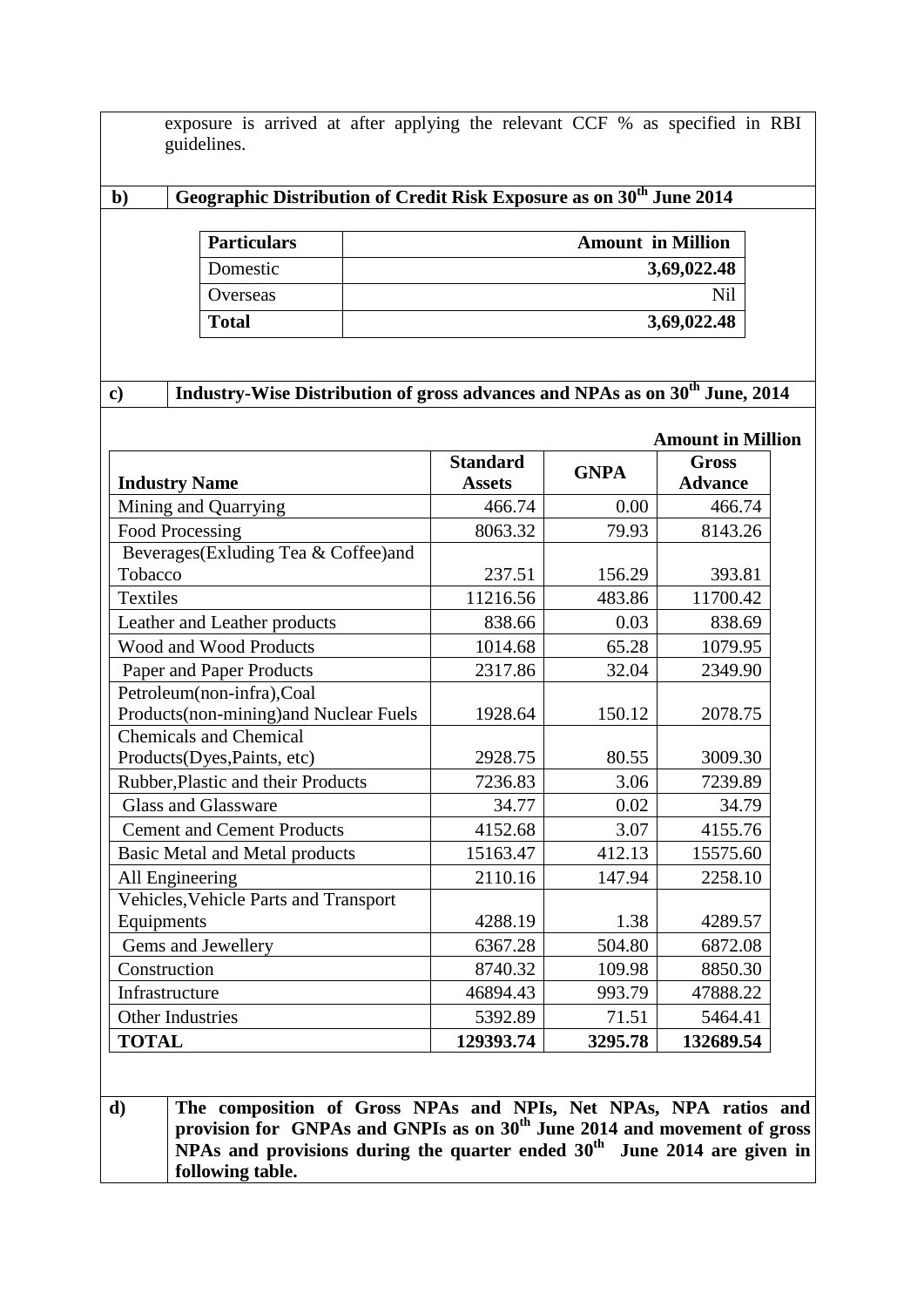|                |                                                           | <b>Amount in Million</b> |
|----------------|-----------------------------------------------------------|--------------------------|
| $\mathbf{1}$   | <b>Amount of Gross NPAs</b>                               | 5172.97                  |
|                | Substandard                                               | 1896.71                  |
|                | Doubtful-I                                                | 2590.28                  |
|                | Doubtful-2                                                | 173.22                   |
|                | Doubtful-3                                                | 25.71                    |
|                | Loss                                                      | 487.05                   |
| $\overline{2}$ | Net NPA                                                   | 3105.38                  |
| $\overline{3}$ | <b>NPA</b> ratios                                         |                          |
|                | Gross NPA to Gross Advance:                               | 1.5                      |
|                | Net NPA to Net Advance:                                   | 0.91                     |
| $\overline{4}$ | Movement of N PA (Gross)                                  |                          |
|                | <b>Opening Gross NPA</b>                                  | 4326.22                  |
|                | <b>Additions to Gross NPA</b>                             | 975.42                   |
|                | Reductions to Gross NPA                                   | 128.67                   |
|                | Closing Balance of Gross NPA                              | 5172.97                  |
| 5              | Movement of N PA Provisions                               |                          |
|                | Opening balance of NPA Provisions held                    | 1292.67                  |
|                | Provisions made during the period                         | 597.17                   |
|                | Deductions during the period                              | 69.04                    |
|                | Closing Balance of NPA Provisions                         | 1820.8                   |
| 6              | Amount of Non Performing Investments (Gross)              | 362.94                   |
| $\overline{7}$ | Amount of Provisions held NP Investments                  | 175.35                   |
| 8              | Movement of Provisions for Depreciation on<br>Investments |                          |
|                | Opening Balance of Provisions for Depreciation            | 71.34                    |
|                | Provisions made during the period                         | 105.63                   |
|                | Write-offs / Write-back of excess provisions during       |                          |
|                | the period                                                | 55.46                    |
|                | Closing Balance of Provisions for Depreciation            | 121.50                   |

## **4: Credit Risk: Disclosure for Portfolios under Standardized Approach**

## **1. Qualitative Disclosure**

#### **a. Names of credit rating agencies used**

Bank has approved all the six External Credit Rating Agencies accredited by RBI for the purpose of credit risk rating of domestic borrowal accounts that forms the basis for determining risk weights under Standardized Approach. External Credit Rating Agencies approved are:

1. CRISIL

- 2. CARE
- 3. India Ratings and Research Private Limited (Formerly FITCH INDIA)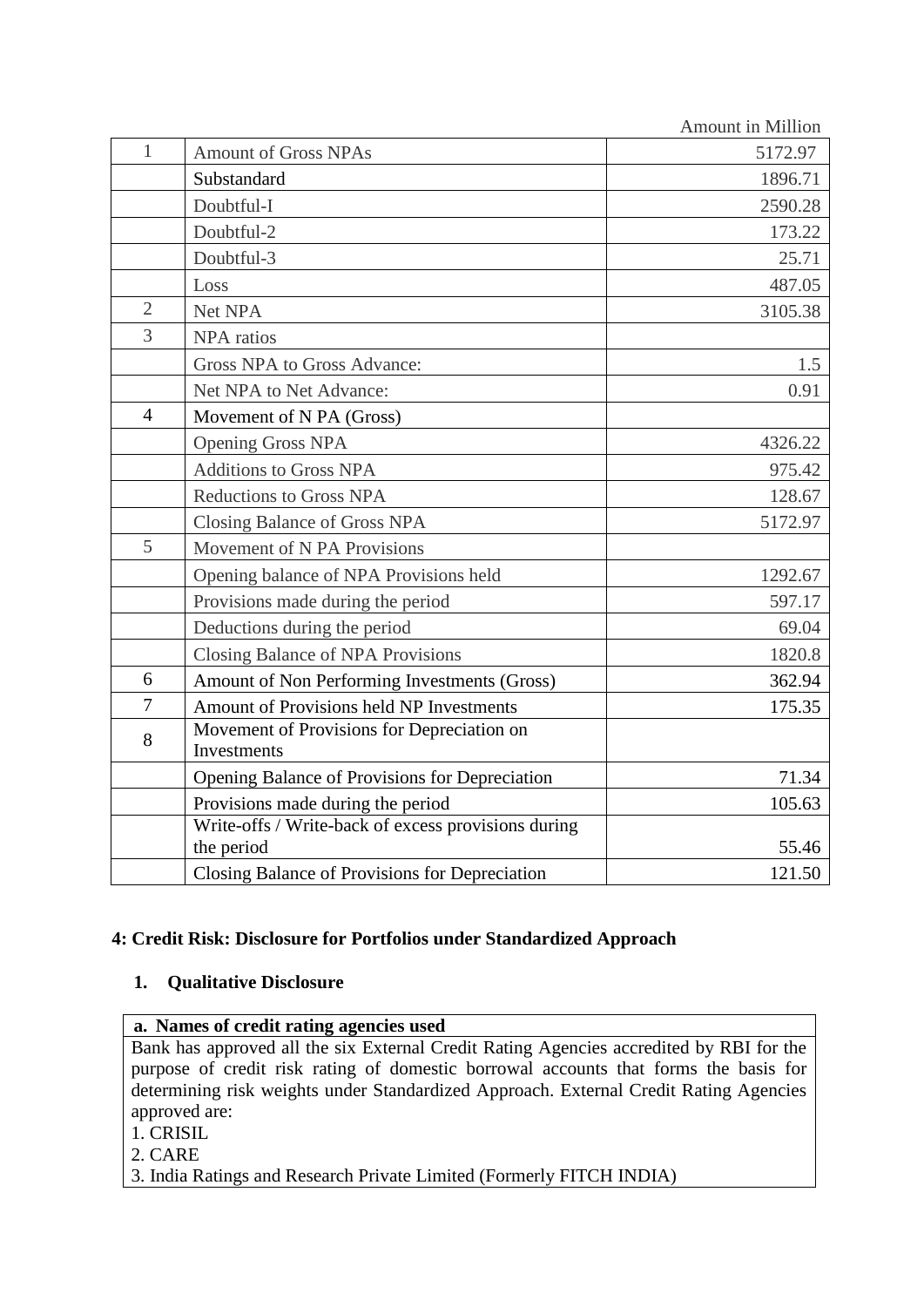## 4. ICRA

5. Brickwork Ratings India Pvt. Ltd (BRICKWORK)

6. SMERA Ratings Ltd

The Bank computes risk weight on the basis of external rating assigned, both Long Term and Short Term, for the facilities availed by the borrower. The external ratings assigned are generally facility specific. The Bank follows below mentioned procedures as laid down in the Basel II guidelines for use of external ratings:

- $\triangleright$  The external rating assigned by an agency is considered only if it fully takes into account the credit exposure of the bank.
- $\triangleright$  If an issuer has a long- term exposure with an external long term rating that warrants a risk weight of 150 percent, all unrated claims on the same counterparty, whether short term or long-term, should also receive a 150 percent risk weight, unless the bank uses recognized credit risk mitigation techniques for such claims.
- $\triangleright$  If an issuer has a short-term exposure with an external short term rating that warrants a risk weight of 150 per cent, all unrated claims on the same counterparty, whether long-term or short-term, should also receive a 150 per cent risk weight, unless the bank uses recognized credit risk mitigation techniques for such claims.
- $\triangleright$  The unrated short term claim of counterparty will attract a risk weight of at least one level higher than the risk weight applicable to the rated short term claim on that counter-party. If a short-term rated facility to counterparty attracts a 20 per cent or a 50 per cent risk weight, unrated short-term claims to the same counterparty cannot attract a risk weight lower than 30 per cent or 100 per cent respectively.

## **b. Process used to transfer public issue ratings onto comparable assets in the banking book**

- (i) In circumstances where the borrower has a specific assessment for an issued debt but the bank's claim is not an investment in this particular debt - the rating applicable to the specific debt (where the rating maps into a risk weight lower than that which applies to an unrated claim) may be applied to the bank's unassessed claim only if this claim ranks pari passu or senior to the specific rated debt in all respects and the maturity of the unassessed claim is not later than the maturity of the rated claim, except where the rated claim is a short term obligation. If not, the rating applicable to the specific debt cannot be used and the unassessed claim will receive the risk weight for unrated claims.
- (ii) If either the issuer or single issue has been assigned a rating which maps into a risk weight equal to or higher than that which applies to unrated claims, a claim on the same counterparty, which is unrated by any chosen credit rating agency, will be assigned the same risk weight as is applicable to the rated exposure, if this claim ranks pari-passu or junior to the rated exposure in all respects.